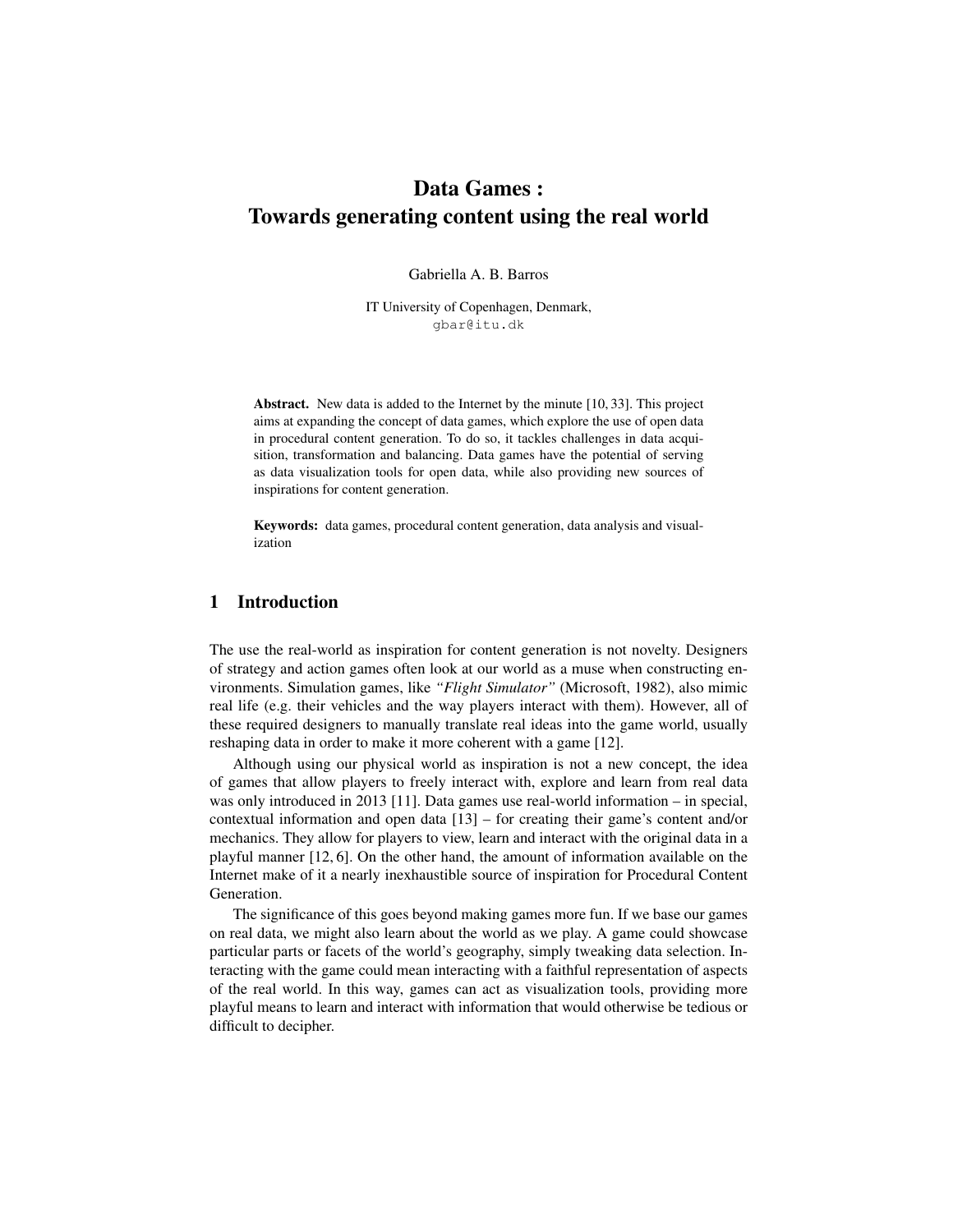#### 1.1 Problem statement

This project aims at exploring the use of open data to automatic generate content for games, and how players can view and learn about said data via the games. A series of challenges emerge from this assumption, of which we can highlight: (1) data acquiring (i.e. where and how to obtain data), (2) data transformation (i.e. how to best transform data in game content, which can be very dependent on the data type, the content type and/or the game genre), (3) experience/learning balancing (i.e. how to provide an interesting game experience while ensuring that data is understandable, and minimize adding or modifying the data in a "imprecise" way).

#### 1.2 Contributions

The possible contributions of this work are threefold. From the point of view of PCG research, the use of open data can provide nearly infinite source of inspiration for creating content, contributing to the PCG research in the Academia as well as practical methods for game development. On the other hand, learning and analyzing information is hardly a trivial matter, and games can help as more intuitive and easily understood tools, which is not only in the Academia best interest, but also useful for government and industrial purposes. Finally, this subject has hardly been explored before, with only a couple of years of research. Therefore, there are many opportunities within this area to be explored.

### 2 Related Work

This project is related to multiple areas, including procedural content generation and interactive narrative. This section presents a brief overview of the following fields: Procedural level generation, procedural complete game generation, interactive narrative and data games. It will not cover all areas of PCG, for it is a too broad subject for the purpose of this paper. For a comprehensive review on the field, please refer to (Shaker et al, 2015) [31].

#### 2.1 Procedural Level Generation

The use of procedural content generation (PCG) in different game genres has been studied extensively [31]. Few of those genres do not require a level or map to be played upon – however abstract these may be. To use games as means of visualizing and playing with data, it will be necessary to create levels or maps that can present said information in a meaningful way.

Many different methods for map generation have been proposed before. One popular and simple way, yielding interesting results and fast runtime, is the use of fractals[23, 24], however this does not allow for much control. Dungeon layouts can also be produced by placing various sized rooms and hallways on a two-dimensional area, using as fitness function the length from start to finish [32]. Togelius et al [38] use search based PCG through multiobjective evolution to create maps for StarCraft. StarCraft map generation was also attempted by Uriarte and Ontan, using Voronoi diagrams to define the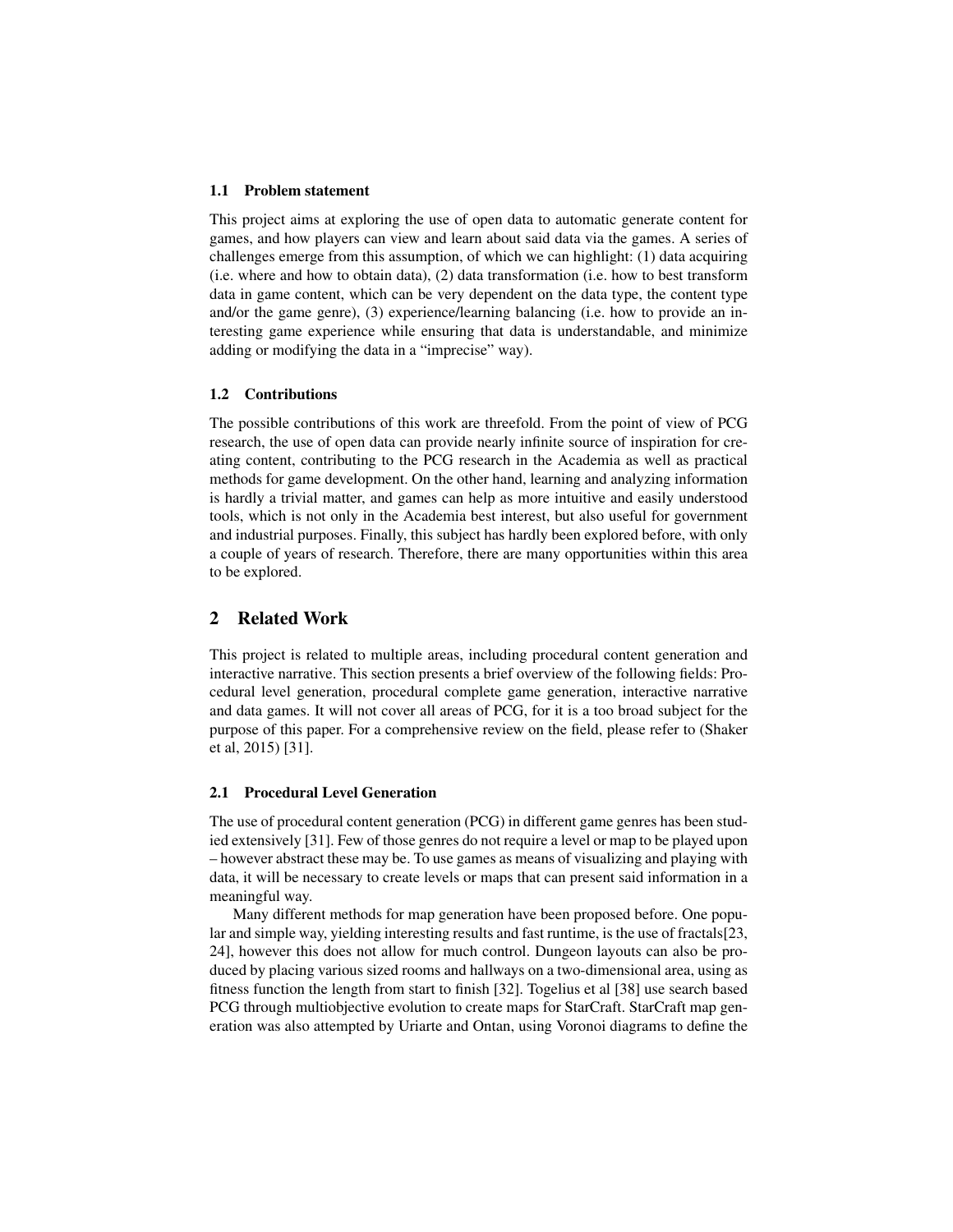initial terrain layout and populating it using metrics [41]. Search-based algorithms [19, 15], specially evolutionary approaches[5, 25, 4], are also popular for map generation, specially for RTS games.

#### 2.2 Complete Game Generation

As mentioned previously, a large part of the work done in PCG involves creating levels and maps; the generation of complete games has revolved around more constrained game genres, such as board- or arcade-games [37]. However, to use data for content generation requires, at times, that the whole game be built automatically from the data itself.

When it comes to generating complete games, most efforts employ search based, solver-based or constructive methods [37]. Evolutionary computation, among others optimization algorithms, are used in search-based game generation, in order to find feasible games within a search space. Browne's Ludi generates board games in this manner, using a weighted sum of many different heuristics to evaluate generated games [3]. It has also been used to generate different arcade-like mechanics-heavy games such as Pac-man-like games [39], platformers [8], or simple arcade games using game definition languages as PuzzleScript [17].

#### 2.3 Interactive Narrative

Stories can be important facilitators of entertainment and education not only in games, because complex information cannot explained without stories [9]. In most games, experience is built over conflict, where resolution is dictated by player's choices. The collection of conflicts, resolutions and choices can be seen as a representation of the game's story. Therefore, a part of the attention given while generating a complete game should also be given to how the story (if any) is conveyed.

Interactive Narrative involves the creation or adaptation of a interactive experience, such as a game or a interactive digital story, in response to the user. It is commonly associated with an omniscient and intelligent agent that can view the narrative's world and modify it to drive the story forward, usually by selecting plot points in a story graph taking into account the user's actions. This process is usually done either by using manually authored models and simulations [29].

Examples of systems focused on authored stories are Haunt 2 [18] and PaSSAGE [35]. Haunt 2 attempts to predict the player's actions to avoid those that lead to problems (e.g. killing a fundamental character). On the other hand, PaSSAGE uses player modelling to select pre-authored story pieces. While these approaches give the user a sense of agency, creating the illusion of control, they are still constrained to the set of designed story pieces. To decrease these constraints, the EM can also contain a complete story generator, which have been extensively researched in the last decades [14, 22, 40, 16, 42, 28, 34, 7].

Relationships between characters have also been explored, mostly in case-based approaches. Prom Week [21] creates the story by using rule based components. MEXICA ´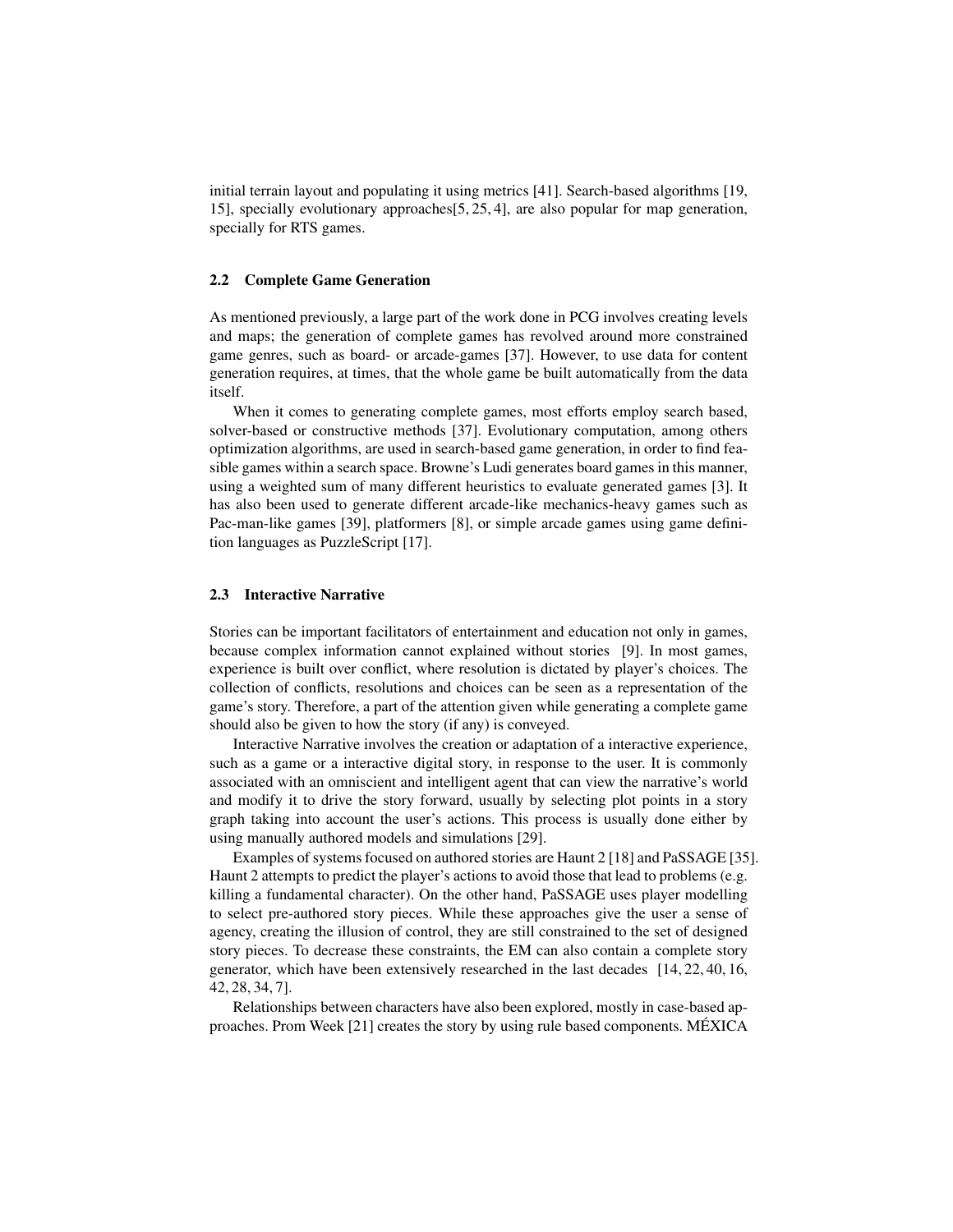used emotions and relationship models of virtual agents for plot generation [26]. NetworkING [27] develops a plot according to the expressed relationships between characters, while Façade uses a mix of simulation and authored approaches [20].

#### 2.4 Data Games

Although much research on PCG is currently available [31], and its commercial use increases by the day, the use of real data to generate such content is still scarce. Most of the work was done by or involving the same group of individuals, of whom we can highlight Julian Togelius and Marie Gustafsson Friberger, the duo responsible for introducing the concept of Data Games[11, 12]. Examples of data games include Bar Chart Ball [36], a game about a ball atop a bar chart that players can move by choosing different demographic indicators, which alter the chart's appearance. Open Data Monopoly use real demographic and geographical information to create *Monopoly* (Parker Brothers 1935) boards[11]. Open Trumps evolve cards for *Top Trumps* (Dubreq 1977) based on open data about countries.

## 3 Methodology

To study how different types of data and content interact with each other, we chose to develop smaller projects. To start, we selected a somewhat simple transformation: from maps to map levels. The game genre selected was strategy games, and we used *FreeCiv*<sup>1</sup> , a game based on the popular Civilization series. Data was obtained from OpenStreetMaps<sup>2</sup> (OSM) and online image about resource deposits (e.g. oil, gold, fished, etc). OSM renders aerial map images of the world, which are transformed into *FreeCiv* maps. These maps were evolved using a 12+18 evolution strategy to balance game resources positions. This work was published in (Barros and Togelius, 2015) [2].

We then explored a different genre of games: adventure games. The goal of this project is to build a complete adventure game using the relations between Wikipedia articles as the plot. A crawler was developed to discover relations between two given articles, and a parser transform this relations into game objects. We also use OSM and Wikimedia Commons to obtain the geographical and visual content for the game. A preliminary work on this project was published in [1]. Our next steps involve expanding this project, both to improve the game itself, but also to investigate different sub-genres of adventure games, such as dating simulators and mystery-solving adventure games, as well as testing new data types and game mechanics and genres.

Another side-project aimed at creating music and lyrics from academic papers [30], which can be used as soundtrack for a game yet to be implemented.

The experience gathered from the before mentioned projects lead to the proposal of a general framework for procedural content generation in data games, as shown in Figure 1. It consists of two main parts: a *Crawler* and a *Parser*. The Crawler module is responsible for data acquiring, and depends on the type of original information to be

<sup>1</sup> FreeCiv: https://play.freeciv.org/

<sup>2</sup> http://wiki.openstreetmap.org/wiki/JMapViewer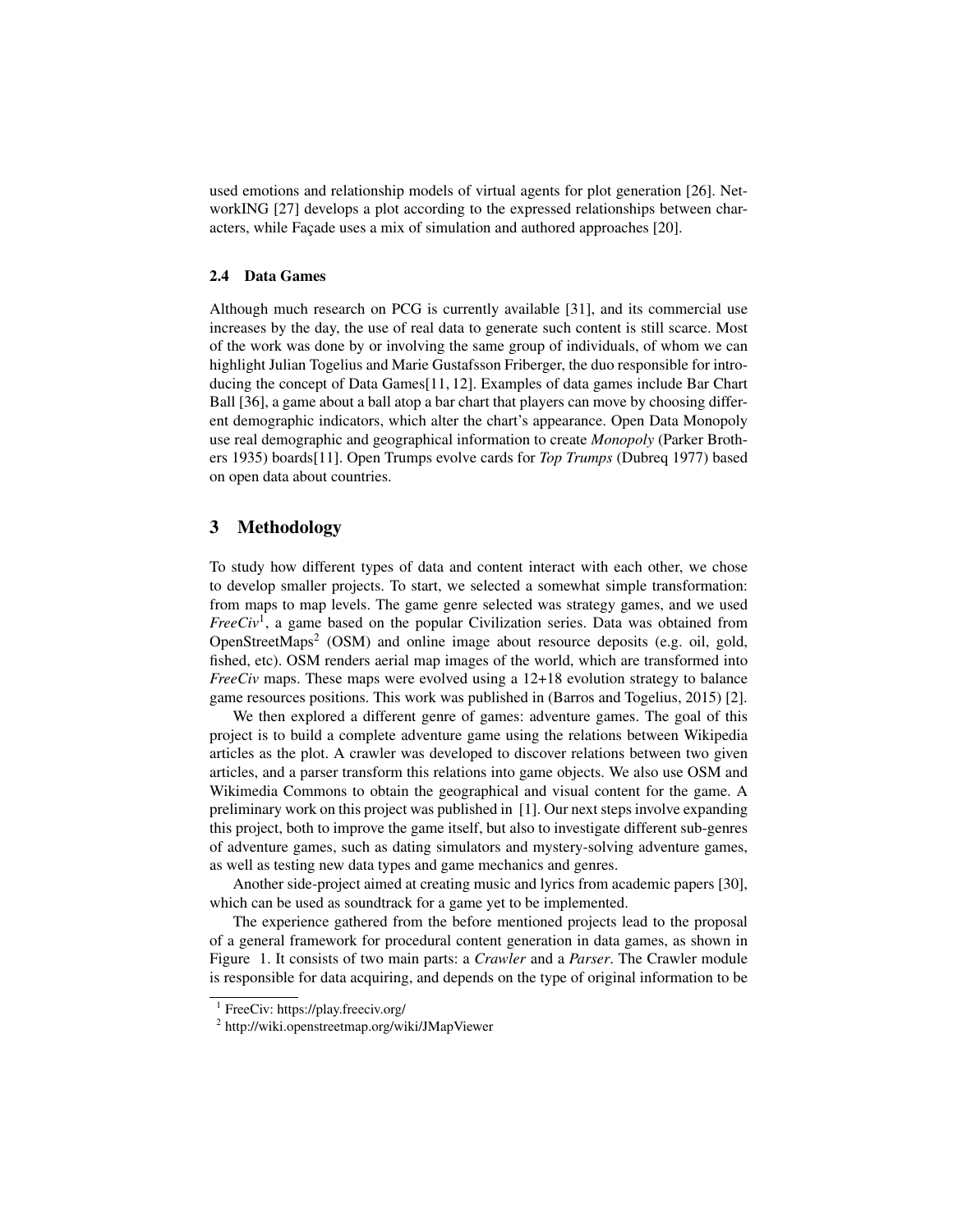

Fig. 1: General framework for content generation in a data game.

obtained. It acts as an interface between the parser and the source of information (e.g. Wikipedia). The Parser must be able to take the raw data obtained, and understand and transform it into whatever game object it shall represent (e.g. items, dialogue, game locations, etc). The final game created depends essentially on the parser, and different parsers can use a same crawler to generate different types of game content.

## 4 Future work

There is still much to be done in this field. The next steps in this project include further developing the current data adventures' project and studying how other types of content can be generated, in different game genres. Firstly, new mechanics for the Data Adventures must be developed, as its gameplay still has much space for improvement. Secondly, it is necessary to study more types of game genres. At the moment, we ventured more deeply in adventure games, but there are many other genres to be explored. There are also many different types of content not incorporated yet, such as Twitter feeds and governmental data. This will help the validation of our proposed framework – also a future step –, while providing new methods for transforming and acquiring data. This can also shed light in a different challenge: how can absurd non-trivial contents emerge from data? Some transformations are more straightforward than others, such as real world geographical data to game maps. But data types can be applied to a range of different content types. What happens if one uses twitter feed to algorithmically evolve game mechanics? Or economic data numbers to create quests?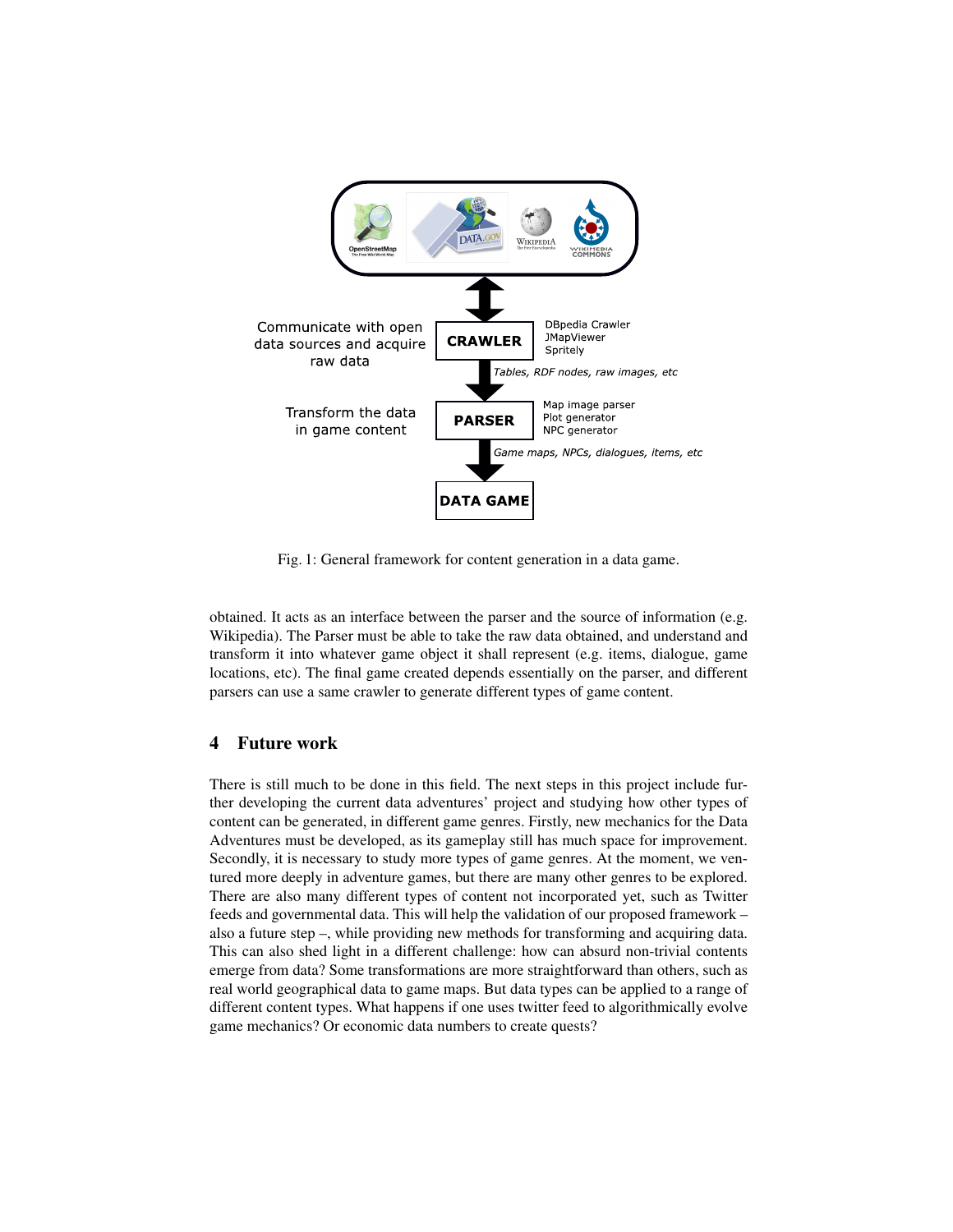This project can also possibly bear contributions to the field of Education. To verify this assumption, it is necessary to perform user studies to evaluate to which level the original data can be understood from the game, and how fun the experience is for the players.

#### References

- 1. Barros, G.A.B., Liapis, A., Togelius, J.: Data adventures. In: Proceedings of the FDG Workshop on Procedural Content Generation (2015)
- 2. Barros, G.A.B., Togelius, J.: Balanced civilization map generation based on open data. In: Proceedings of the 2015 IEEE Congress on Evolutionary Computation. IEEE (2015)
- 3. Browne, C.: Automatic generation and evaluation of recombination games. Ph.D. thesis, Queensland University of Technology (2008)
- 4. Cachia, W., Liapis, A., Yannakakis, G.N.: Multi-level evolution of shooter levels (2015)
- 5. Cardamone, L., Yannakakis, G.N., Togelius, J., Lanzi, P.L.: Evolving interesting maps for a first person shooter. In: Applications of Evolutionary Computation, pp. 63–72. Springer (2011)
- 6. Cardona, A.B., Hansen, A.W., Togelius, J., Gustafsson, M.: Open trumps, a data game. In: Proceedings of the 9th Conference on Foundations of Digital Games (2014)
- 7. Cavazza, M., Charles, F., Mead, S.J.: Character-based interactive storytelling. IEEE Intelligent systems (2002)
- 8. Cook, M., Colton, S.: Multi-faceted evolution of simple arcade games. In: CIG. pp. 289–296 (2011)
- 9. Crawford, C.: Chris Crawford on interactive storytelling. New Riders (2012)
- 10. Domo: Data never sleeps 3.0. https://www.domo.com/blog/2015/08/data-never-sleeps-3-0/, Last access: 23/09/2015 (2015)
- 11. Friberger, M.G., Togelius, J.: Generating interesting monopoly boards from open data. In: Proceedings of the IEEE Conference on Computational Intelligence and Games. pp. 288– 295. IEEE (2012)
- 12. Friberger, M.G., Togelius, J., Cardona, A.B., Ermacora, M., Mousten, A., Møller Jensen, M., Tanase, V.A., Brøndsted, U.: Data games. In: Proceedings of the 8th Conference on Foundations of Digital Games (2013)
- 13. Kitchin, R.: The data revolution: Big data, open data, data infrastructures and their consequences. Sage (2014)
- 14. Klein, S., Aeschlimann, J., Balsiger, D., et al.: Automatic novel writing: A status report. Wisconsin University (1973)
- 15. Lara-Cabrera, R., Cotta, C., Fernandez-Leiva, A.J.: Procedural map generation for a rts game. In: 13th International GAME-ON Conference on Intelligent Games and Simulation. pp. 53–58 (2012)
- 16. Lebowitz, M.: Story-telling as planning and learning. Poetics 14(6), 483–502 (1985)
- 17. Lim, C.U., Harrell, D.F.: An approach to general videogame evaluation and automatic generation using a description language. In: Proceedings of the IEEE Conference on Computational Intelligence and Games (CIG). IEEE (2014)
- 18. Magerko, B.: Evaluating preemptive story direction in the interactive drama architecture. Journal of Game Development 2(3), 25–52 (2007)
- 19. Mahlmann, T., Togelius, J., Yannakakis, G.N.: Spicing up map generation. In: Applications of evolutionary computation, pp. 224–233. Springer (2012)
- 20. Mateas, M., Stern, A.: Façade: An experiment in building a fully-realized interactive drama. In: Game Developers Conference. vol. 2 (2003)